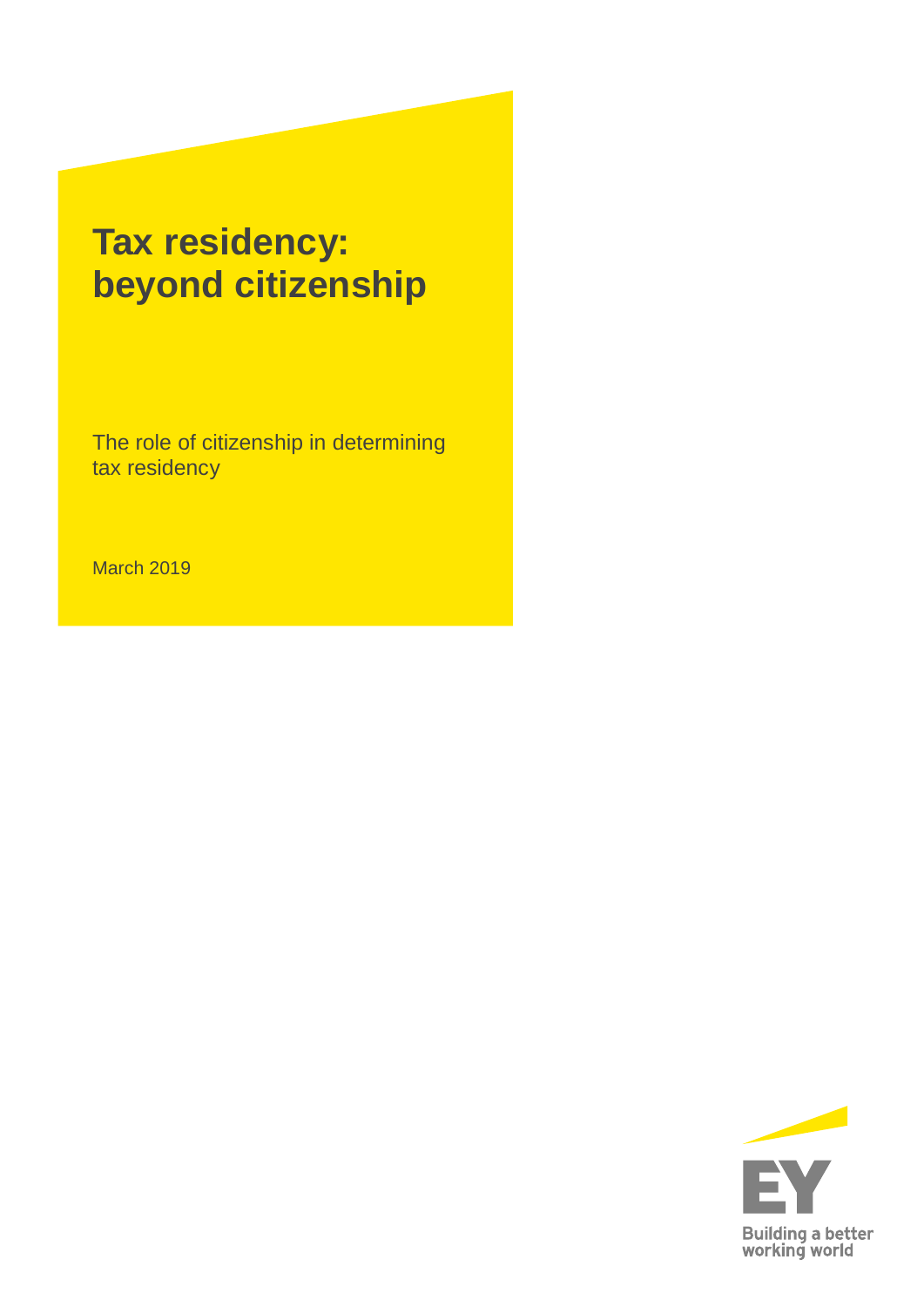### **Contents**

| Appendix A: Determining tax residency in different jurisdictions10 |  |
|--------------------------------------------------------------------|--|
|                                                                    |  |

*This paper has been prepared for CS Global Partners (sponsors of CBI Index) to provide an overview of tax residency concepts and is non-exhaustive. This material has been prepared for general informational purposes only and is not intended to be relied upon as accounting, tax or other professional advice. Please refer to your advisors for specific advice.*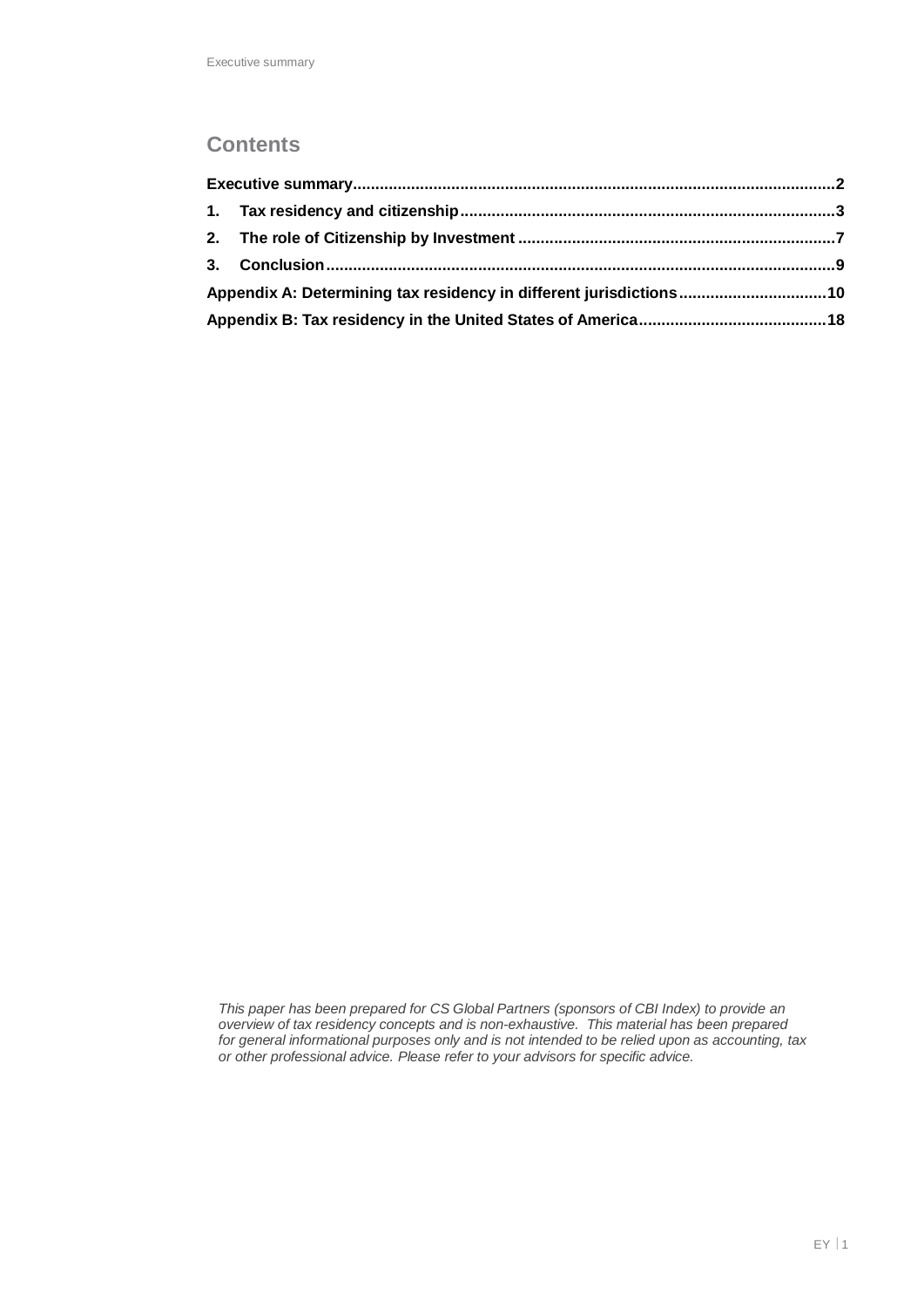# **Executive summary**

The start of the  $21^{st}$  century has seen further developments of globalisation, with the phenomenon of "global citizens," individuals who are traveling with sufficient regularity that it is hard to identify a natural home location, now becoming more of a significant population. Domestic regimes are not developed with these types of citizens in mind and hence, without special rules, can result in outcomes that are sub-optimal for the global citizen and the countries, to the detriment of both. To address this risk, new programmes, such as "citizenship by investment" (CBI) have been developed, seeking to apply appropriate rules to these individuals.

CBI programmes provide a valuable service for those who use them. Properly designed, CBI programmes should not undermine the tax regime, disturb existing concepts of tax residency or put at risk tax revenues either within their own territory or that of others. This paper sets out how a number of governments that operate CBI define tax residency for individuals, the limited (if any) role that citizenship plays within that definition of tax residency and how this relates to the issues above.

A primary concern of tax policymakers with CBI programmes is that this may result in a lack of information about tax residency. However, this is a question of accurately determining tax residency rather than relying on citizenship alone. With the exception of the US and a small minority of countries that take a different approach than most other countries to tax residency, these issues can be best addressed through design of the exchange of information and transparency measures, rather than through restricting citizenship. For countries such as the US, where citizenship brings individuals within the scope of tax, citizenship plays an inclusive role for tax purposes, bringing more people within the taxing remit of the country. It is however still a concept separated from tax residency, and citizenship does not grant automatic tax residency.

The conclusion drawn from the examples in this paper is that citizenship should be distinguished from tax residence. The tax provisions relating to the exchange of information should operate on the basis of tax residence and it should be made clear that this does not naturally follow citizenship. Any tax concerns that might arise around the interaction of citizenship with exchange of information would naturally be addressed through tax provisions rather than restricting citizenship.

The paper is structured as follows:

- Section 2 presents a conceptual distinction between tax residency and citizenship, identifying why holding citizenship of a given jurisdiction does not automatically mean that a person is tax resident in such a jurisdiction.
- Section 3 draws some conclusions on the role of citizenship in the definition of tax residency and the risks of tax residency.

The appendices set out the detailed criteria for tax residency in a number of countries:

- Appendix A: This section covers the definition and concepts for defining tax residency in a number of jurisdictions, including Cyprus and Malta in Europe; and Dominica, Saint Kitts and Nevis, and Saint Lucia in the Caribbean.
- Appendix B: This section discusses the exceptional approach taken by the United States, where citizenship does confer taxation rights.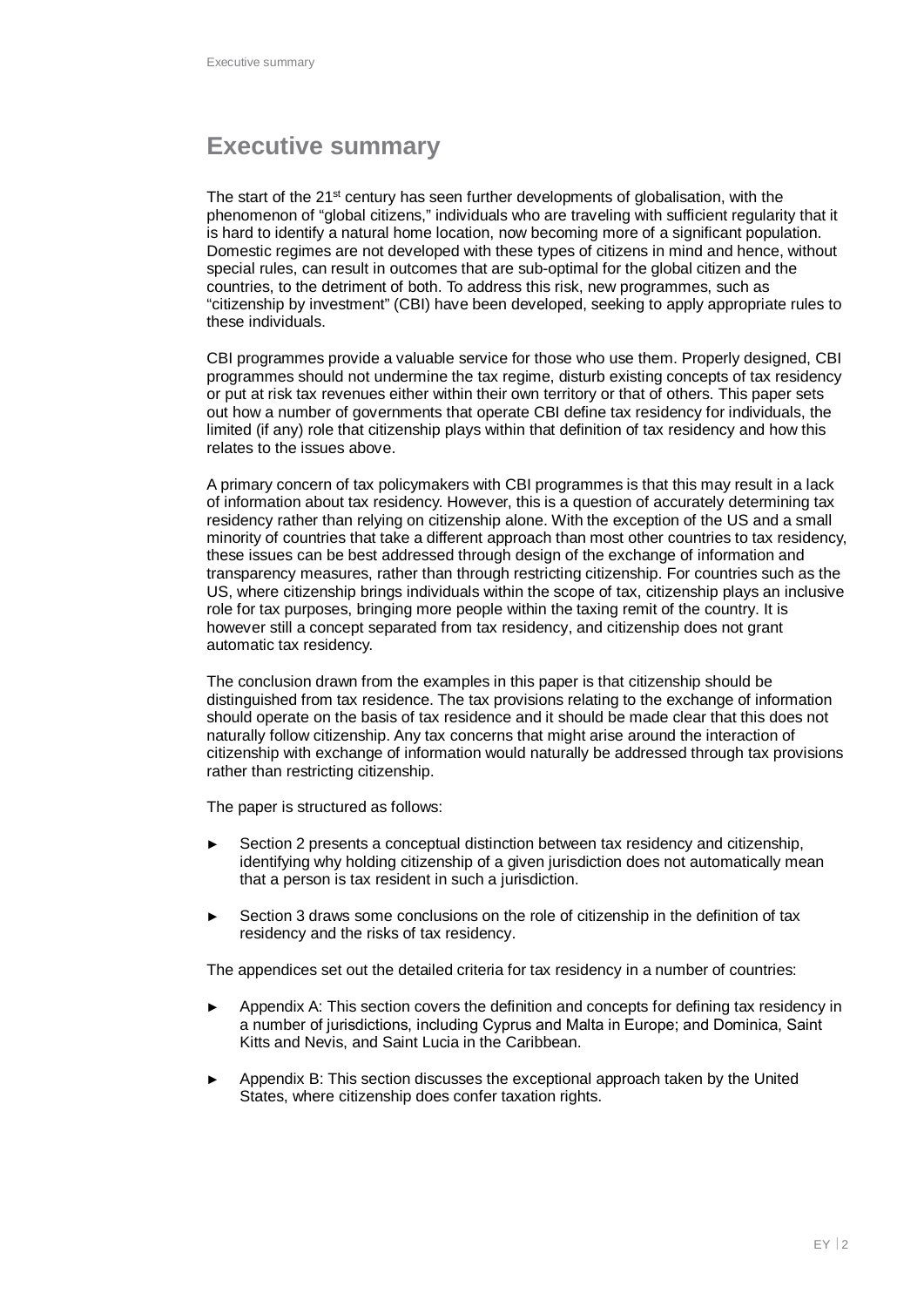# **1. Tax residency and citizenship**

Many personal income tax regimes will seek to tax a tax resident on all of their income sources, irrespective of its source country. In this context, the personal connections between the taxing country and the potential tax payer are of the utmost importance.<sup>1</sup>

Traditionally, three criteria have been used to determine how connected an individual is to a particular jurisdiction: nationality/citizenship, residence and domicile.<sup>2</sup> For many people, these three elements will be the same country. However, there are now a number of high net worth individuals (HNWIs) for whom the answers to these questions are different, given their mobile lifestyles. As a result, citizenship, residence and domicile are often dissociated elements, and the same individual can have different personal connections with more than one country. Naturally, this dissociation has an impact on determining the allocation of taxing rights.

This section draws out the distinctions between citizenship and tax residence. For this purpose, this section will:

- Outline the concepts of citizenship and tax residency.
- Explain the links between both concepts for taxing purposes.

### **1.1 Citizenship**

The relationship between a sovereign state and its citizens is a legal bond with two dimensions:

- The external dimension or "nationality" means that this relationship should be respected by other countries. Consequently, this entails certain obligations between countries concerning the treatment of foreigners (e.g., extradition and deportation processes).
- The internal dimension or "citizenship" means that there is a set of bilateral rights and obligations between a country and its citizens, including the duty to contribute to public expenses.<sup>3</sup>

Hence, citizenship is one of the closest connections between a person and a country. The bilateral nature of this bond is the origin of the duty to pay taxes. Charles Taylor, a Canadian political philosopher, describes the importance of this aspect in democratic societies:

*"The nature of this kind of society (…) is that it requires a certain degree of commitment on the part of its citizens. Traditional despotism could ask of people only that they remain passive and obey the laws. A democracy, ancient or modern, has to ask more. It requires that its members be motivated to make the necessary contributions: of treasure (in taxes), sometimes in blood (in war); and it expects always some degree of participation in the process of governance. A free society has to substitute for despotic enforcement with a certain degree of self-enforcement. Where this fails the system is in danger."<sup>4</sup>*

Therefore, there is a natural association between being a citizen and the duty to contribute to the public expenses of a country. Indeed, this relies on the idea that as citizens, people belong to a community and therefore, they have a social obligation to support fellow members of their own society.<sup>5</sup>

<sup>1</sup> R. Mason (2016), "Citizenship Taxation," *Southern California Law Review,* https://ssrn.com/abstract=2606744 2 *ibid.*

<sup>3</sup> R. Bauböck (2006), *Migration and citizenship: legal status, rights and political participation,* https://nbnresolving.org/urn:nbn:de:0168-ssoar-272191 4 C. Haas (2001), *What is citizenship? An introduction to the concept and alternative models of citizenship*,

http://www.epice-net.org/grundtvig/docs/citizenship%20haas.pdf

<sup>&</sup>lt;sup>5</sup> R. Mason (2016).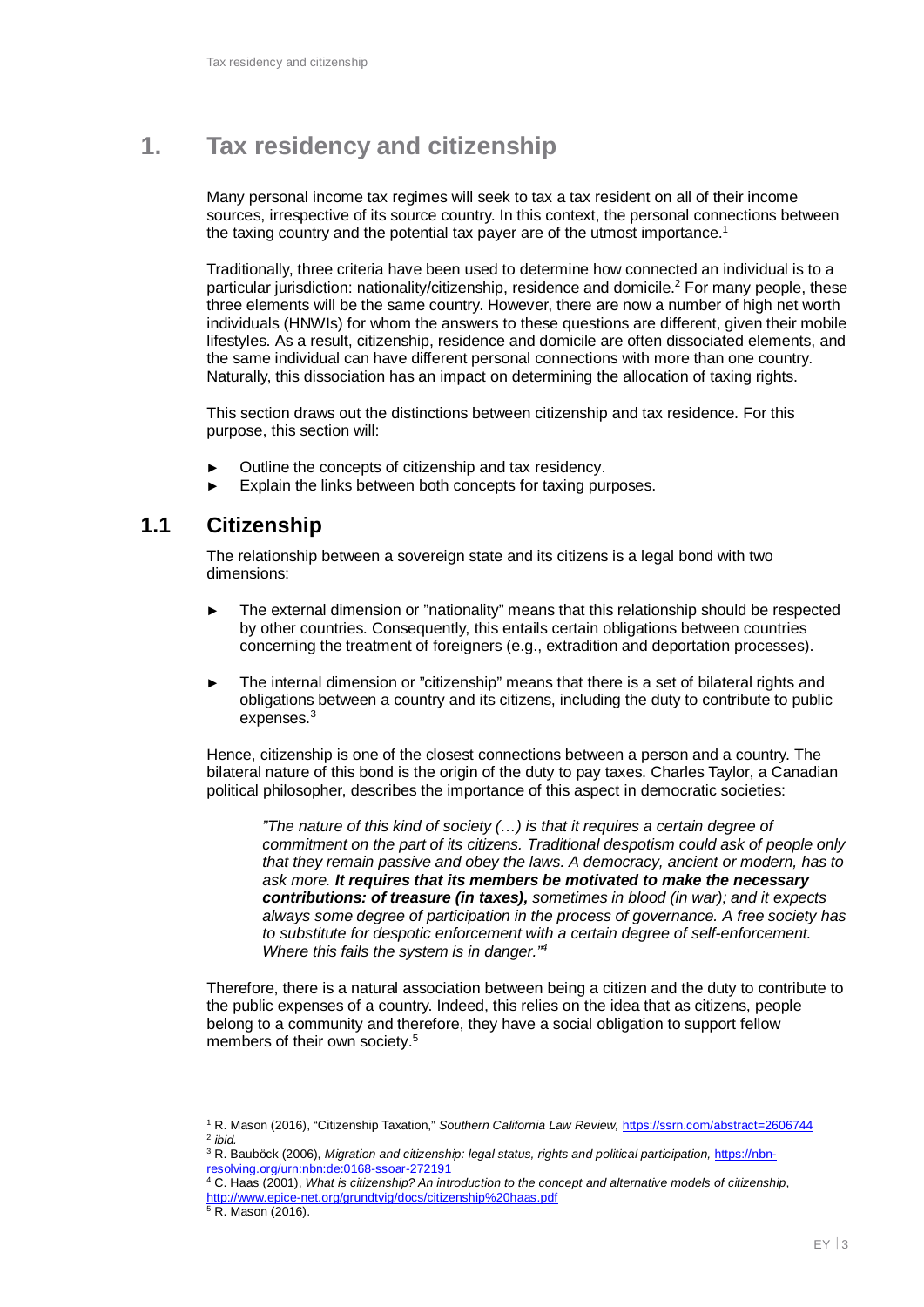As noted above, in the past, citizenship and residency tended to coincide across the population. However, globalisation has accelerated international mobility and currently, these two concepts are now more separated. For instance, a person can have more than one citizenship and still be a tax resident of a third country.

### **1.2 How the tax residency has developed beyond citizenship**

The development of a tax resident concept separate to that of citizenship can be traced back to the discussions of the first draft of the OECD Model Tax Convention. In 1923, a technical study concluded that:

"*the mere relation of citizenship could no longer be considered a sufficient tie to impose on non-residents by their country of nationality. Instead, a permanent or habitual resident in a country should contribute to the expenses of such jurisdictions as a result of his economic interest.*" 6

This acknowledges that the obligation to pay taxes and indeed the ability to impose tax payment obligations should consider wider characteristics than citizenship. On one side, a foreign citizen who is living and working in the country will be benefiting from the services that the country provides and therefore there is a strong argument that the individual should be contributing to the revenues of that country. On the other, a citizen living abroad can be expected to be contribution to that country and therefore any tax arising out of citizenship should acknowledge the responsibilities to contribute to the economy in which the citizen is living.

Given the above, the concept of tax residence has developed, often built around the degree of personal socioeconomic links with a country.<sup>7</sup> Countries use a number of approaches and tax residence tests can require<sup>8</sup>:

- Having physical presence for a minimum amount of time; for example, at least half (183) the days in a year, $9$
- Having a permanent home available, as opposed to staying at a particular place under such conditions that it is evident that the stay is intended to be of short duration.<sup>10</sup>
- Having a close centre of vital interests. This would involve an assessment of where the personal and economic relations of the individual are, including his/her family and social relations, his/her occupations, his/her political, cultural or other activities, his/her place of business, the place from which he/she administers his property, etc. All the circumstances must be examined as a whole, but considerations based on the personal acts of the individual must also receive special attention.<sup>11</sup>
- Having a habitual abode in the sense of being customarily or usually present; this notion refers to the frequency, duration and regularity of stays that are part of the settled routine of an individual's life and are therefore more than transient.<sup>12</sup>

In this regard, a wide interpretation has been given to the concept of tax residence of individuals under fiscal legislation within the Caribbean and the wider Commonwealth jurisdictions. Whilst it may be common for a person to be a citizen (whether by birth or naturalisation) of the same jurisdiction in which he is resident, it is clear that citizenship is not

<sup>6</sup> G. Lideikyte-Huber (2015), *Taxation without Representation: The Case of Resident Non-Citizens*, 69 Bull. Intl. Taxn. 10 (2015), Journals IBFD. 7 *ibid.*

<sup>8</sup> OECD (2017), *Model Tax Convention on Income and on Capital: Condensed Version 2017*, https://doi.org/10.1787/mtc\_cond-2017-en. 9 *ibid.* <sup>10</sup> *ibid.*

<sup>11</sup> *ibid.*

<sup>12</sup> *ibid.*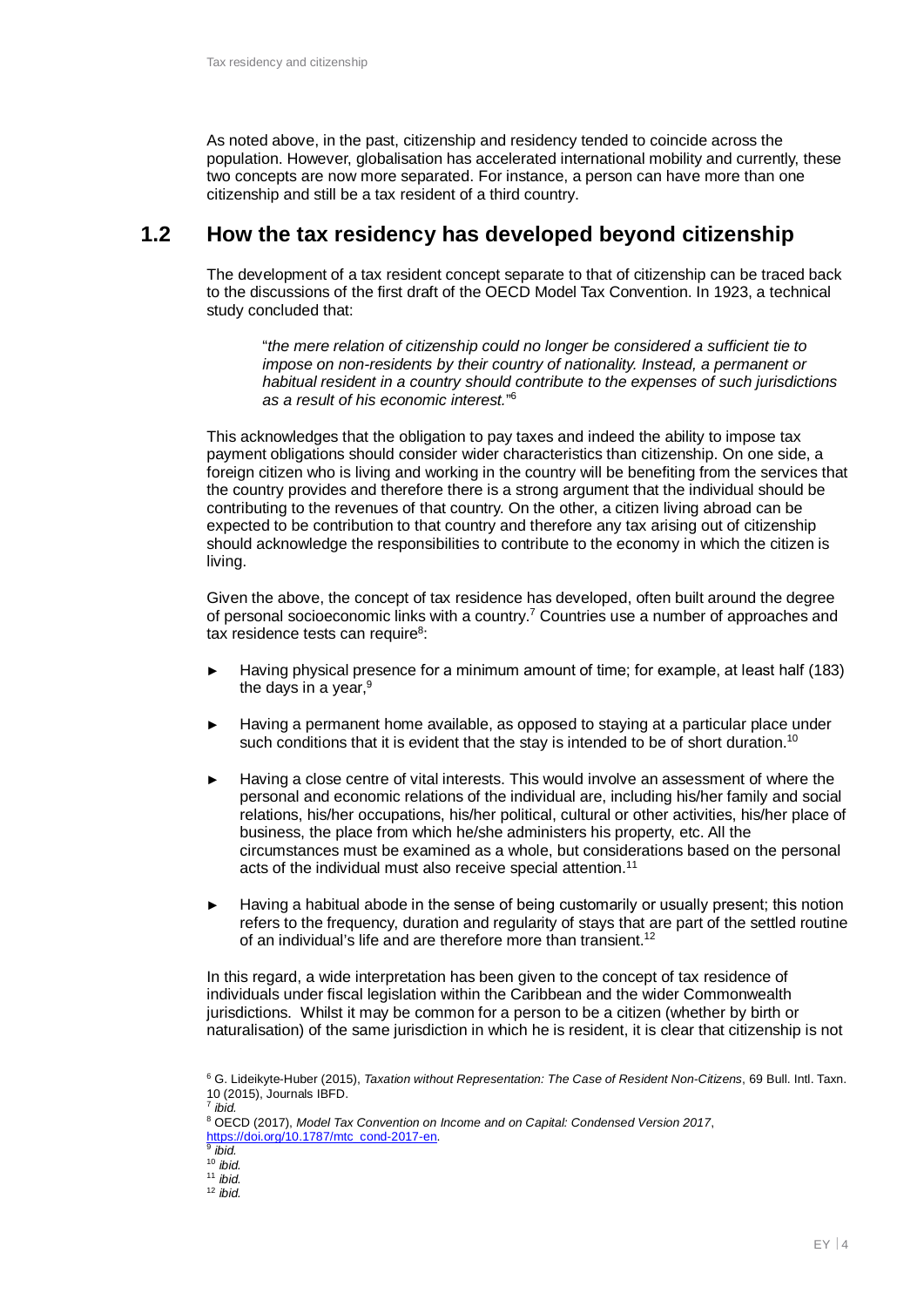an overriding determinant of residence, particularly since there have been numerous cases in which citizens of a jurisdiction have been deemed non-residents of the same jurisdictions by the Courts. Further detail is set out in Appendix A.

Generally, nationality or citizenship will only play a role if none of the previous residence tests are enough to determine the country of tax residence<sup>13</sup>. As such, whilst there remains a connection between the determination of tax residence and citizenship, reference to citizenship is rarely used as a tie-breaker in relation to residence.

### **1.3 Tax residency under the 'citizenship' model**

Many countries will accept that a citizen who is a tax resident elsewhere and is not a tax resident in the country of their citizenship by the tests set out in Section 1.2 above will not have an income tax liability in their country of citizenship.

However, a notable exception to this approach is the US. In addition to determining tax residence by usual tests (possession of a work visa or a "green card." and substantial presence in the country), an individual is automatically considered to be a tax resident by virtue of holding US citizenship. This means that, whether an individual is born a US citizen or acquires US citizenship later in life, at the point citizenship is awarded that individual will become a US tax resident in perpetuity or until their citizenship is relinquished.

However, even in this case, the citizenship may not be the definitive factor. Bilateral income tax treaties may override US domestic law and hence, a US citizen may still claim a nonresident position if the specific criteria set out in the tax treaty are met (e.g., residency and closer ties to other country).

### **1.4 Examples of tax residency determination**

Below are three potential scenarios where the importance of citizenship varies for tax purposes.

#### ► **Scenario 1.**

Consider the following example:

- An individual resident of Country A moves to Country B to work at different locations for a period of 190 days.
- ► During that 190-day period, he is considered a resident of both countries A and B under their respective domestic tax laws.
- ► The individual lived in Country A for many years before moving to Country B, remains in Country B for the entire period of his employment there and returns to Country A to live there permanently at the end of the 190-day period.
- ► During the period of his employment in Country B, the individual does not have a permanent home available to him in either Country A or Country B.

In this example, the determination of whether the individual has a habitual abode in one or both countries would appropriately consider a period of time longer than the 190-day period of dual-residence in order to ascertain the frequency, duration and regularity of stays that were part of the settled routine of the individual's life.<sup>14</sup>

Here, citizenship is irrelevant for tax purposes.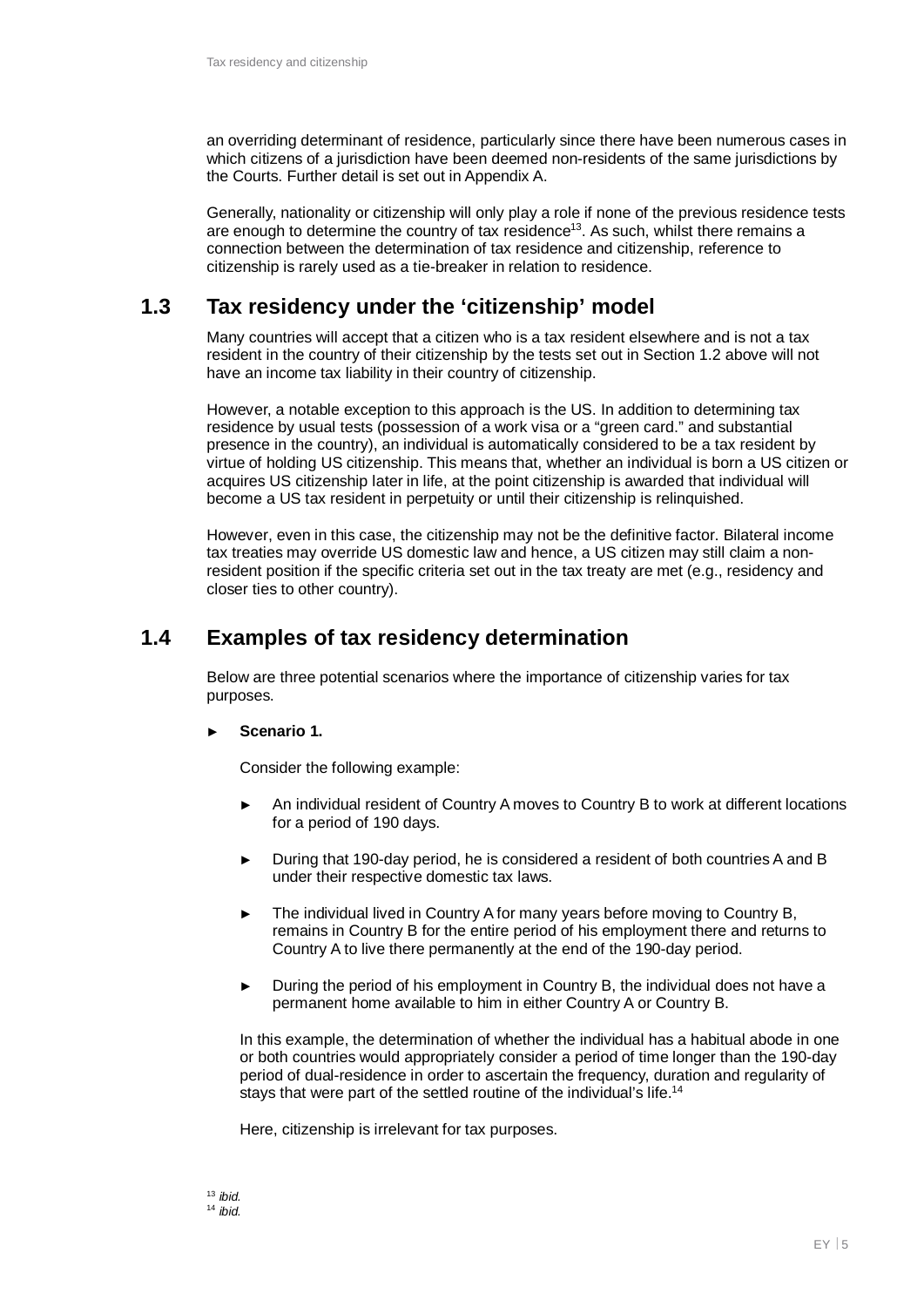#### ► **Scenario 2.**

Consider the following example:

► In one calendar year an individual is a resident of Country A under that Country's tax laws from 1 January to 31 March, then moves to Country B.

Because the individual resides in Country B for more than 183 days, the individual is treated by the tax laws of Country B as a Country B resident for the entire year. Applying the special rules to the period 1 January to 31 March, the individual was a resident of Country A. Therefore, both Country A and Country B should treat the individual as a Country A resident for that period, and as a Country B resident from 1 April to 31 December.<sup>15</sup>

Here, citizenship is irrelevant for tax purposes.

► **Scenario 3.**

Consider the following example:

- ► Over a period of five years, an individual owns a house in both Country A and Country B but the facts do not allow the determination of the State in which the individual's centre of vital interests is situated.
- ► The individual works in Country A, where he habitually lives but returns to Country B two days a month and once a year for a three-week holiday.

In that case, the individual will have a habitual abode in Country A but not in Country B. Assume, however, that over the same period of five years, the individual works short periods of time in Country A, where he returns 15 times a year for stays of two weeks each time, but is present in Country B the rest of the time (assume also that the facts of the case do not allow the determination of the country in which the individual's centre of vital interests is situated).

Hence, the individual will have a habitual abode in both Country A and Country B.<sup>16</sup> In this case, nationality or citizenship plays a role, since usually the preference of the right to tax will be given to the country of which an individual is a national or citizen.

As shown, citizenship usually plays a limited role in in the determination of tax residency and is generally only used as an ultimate proxy.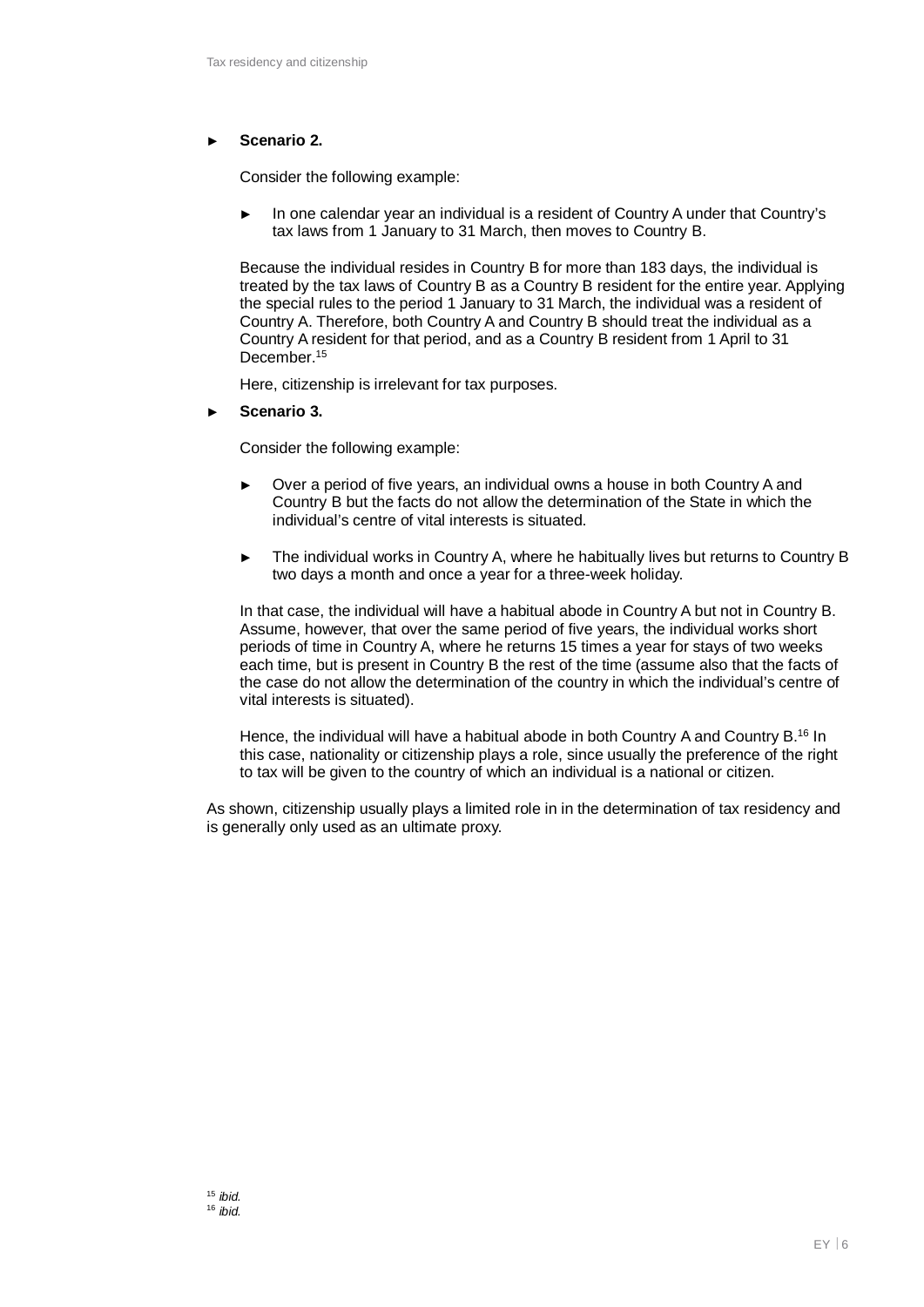# **2. The role of Citizenship by Investment**

### **2.1 The benefits of citizenship**

Citizenship by investment (CBI) schemes allow individuals to obtain citizenship rights through local investment. The rationale for seeking citizenship will vary by individual, but common examples include:

- Political stability: If the home country is politically unstable or unsafe, obtaining a second citizenship can provide the individual and family the ability to live a more secure life.
- Escape prejudice: For some minority groups, the second passport can also be a way of escaping prejudice and discrimination. As well as benefiting the individual personally, a new citizenship can also improve the lives of children and future generations.
- ► Visa-free travel or visa-on-arrival access: Citizenship can avoid inconveniences when traveling abroad and visa applications can be a costly, time consuming and a generally frustrating procedure.
- Lifestyle benefits: Citizenship by investment programmes often provide the investor and their families with access to better basic services such as health care, education, security and transport.

Many CBI promoters will also note that tax benefits can also be achieved. However, in practice this arises as the countries that offer CBI may provide tax incentives which are separate from the CBI programme but can be accessed at the same time. Consequently, these tax incentives should be considered independent and unrelated to the CBI programme, albeit that the CBI programme can in certain instances make it easier to access the tax incentives. For example, CBI programmes give individuals the right of abode, which may make access to tax incentives easier.

For this reason, it is perhaps not unsurprising that confusion can arise over how tax interacts with CBI. This is true despite comments by international organisations, for example:

"*These schemes [CBI] grant a right of citizenship of a jurisdiction or a right to reside in a jurisdiction. They generally do not provide tax residence … ."*<sup>17</sup>

And

*"The use of these schemes in itself does not equate to tax evasion ... ."*<sup>18</sup>

### **2.2 Citizenship and tax risk**

Given the increasing ability for HNWIs to travel and invest anywhere in the world and that countries seek to tax residents on their worldwide income, tax authorities face a significant risk of under declaration of tax liabilities. Consequently, the Common Reporting Standard (CRS) was developed in response to the G20 request and approved by the OECD Council on 15 July 2014.

This calls on jurisdictions to obtain information from their financial institutions and automatically exchange that information with other jurisdictions on an annual basis. It sets out the financial account information to be exchanged, the financial institutions required to report,

<sup>17</sup> OECD (19 February 2018 to 19 March 2018)*. Consultation document: Preventing abuse of residence by investment schemes to circumvent the CRS.*

<sup>18</sup> Report from the Commission to the European Parliament, the Council, The European Economic and Social Committee and the Committee of the Regions (23 January 2019) *Investor Citizenship and Residence Schemes in the European Union*.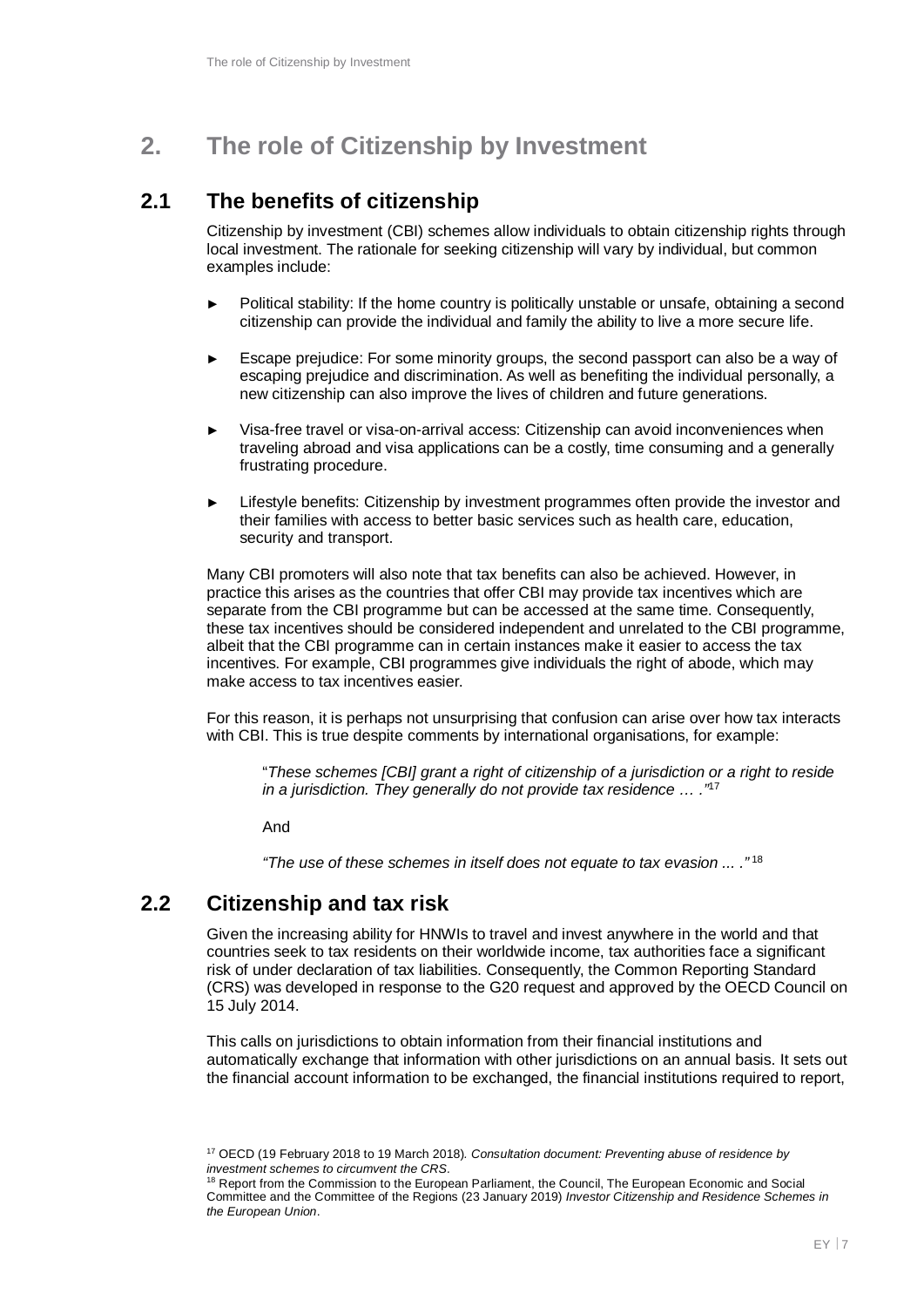the different types of accounts and taxpayers covered, as well as common due diligence procedures to be followed by financial institutions.

This information exchange provides a very valuable tool for tax administrators and hence there is significant attention focused on making sure that it is not undermined. With this in mind, one of the concerns expressed in relation to CBI is that these schemes can potentially be exploited to help undermine the CRS due diligence procedures. The concern is that the ability to obtain citizenship in a country that offers CBI may lead to inaccurate or incomplete reporting under the CRS. For example, unless a clear distinction is made by the reporting financial institution, there is a risk that information could be sent to the country of citizenship rather than to one in which the individual is a taxpayer.<sup>19</sup>

This concern may well be valid but the better means to address this concern would appear to be to ensure that the correct information is collected by the reporting financial institution. This was explicitly covered when the CRS provisions were developed, as noted in the CRS Implementation Handbook, $20$  which showed how the standards for CRS differ from those used for the US' equivalent FATCA regime:

"While a large proportion of the Standard precisely mirrors the FATCA IGA [Inter Governmental Agreement], there are also areas of difference. These differences are due to: the removal of US specificities (such as the use of citizenship as an indicia of tax residence and the references to US domestic law found in the FATCA IGA) …"

<sup>19</sup> OECD (19 February 2018 to 19 March 2018)*. Consultation document: Preventing abuse of residence by investment schemes to circumvent the CRS.*

<sup>20</sup> OECD (2018) *Standard for Automatic Exchange of Financial information in Tax Matters - Implementation Handbook* – Second edition, OECD, Paris.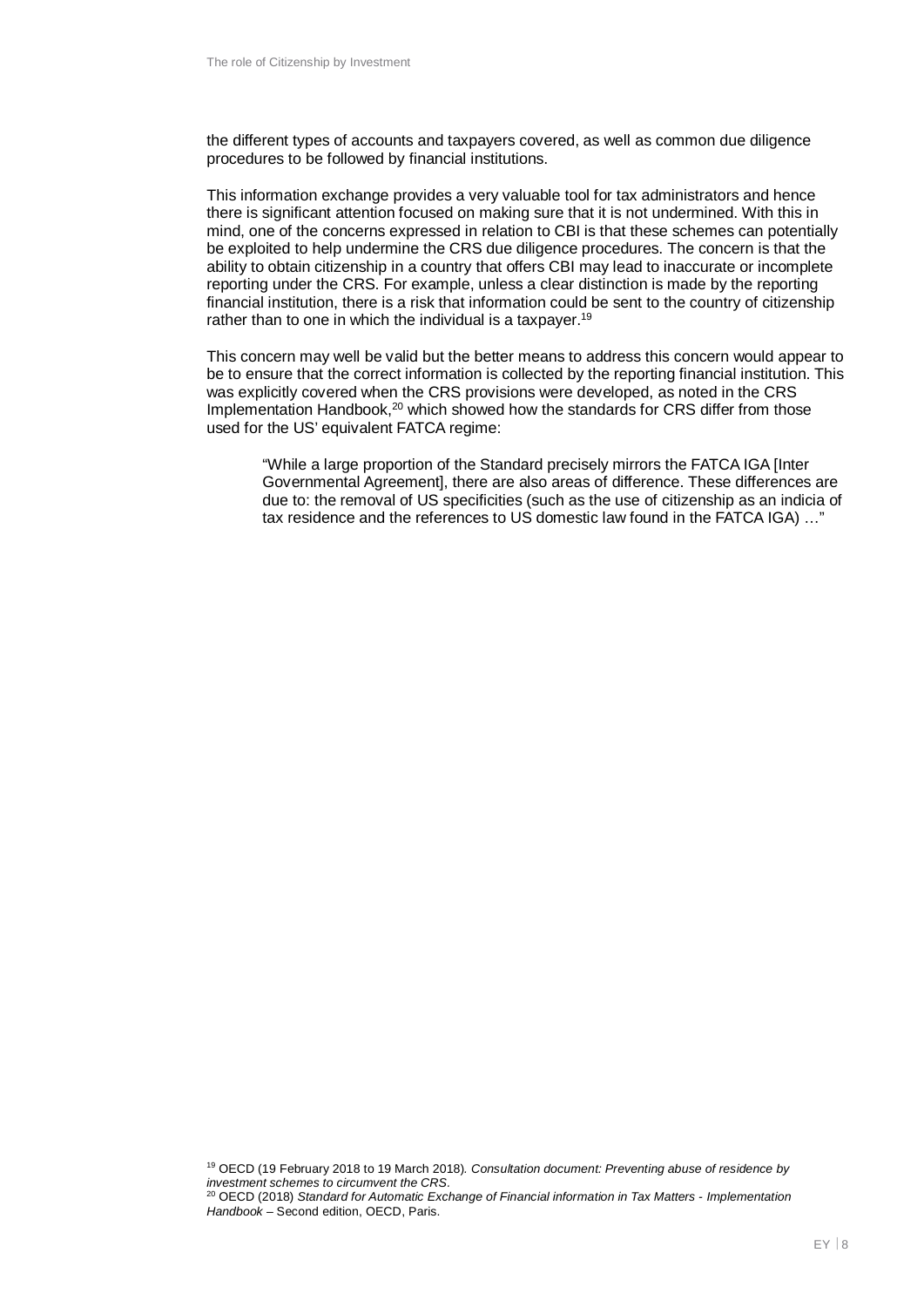# **3. Conclusion**

Based on the above analysis, it is clear that citizenship is a concept distinct from tax residency. Citizenship should not give rise to tax avoidance and evasion opportunities, as the reporting rules are explicit in not using citizenship as a test.

However, care should be taken to ensure that the rules for tax reporting are properly understood by countries and financial institutions. This points to a focus on capacity building in relation to the tax provisions.

These concerns over the scope for CBI to facilitate tax avoidance and evasion therefore seem to be based on weaknesses in the tax implementation rather than a feature of CBI programmes themselves. Consequently, the way to resolve these concerns would seem to be independent of the CBI programmes themselves.

For additional information concerning the contents of this document, please contact Wade George, Caribbean Tax Managing Partner at Ernst & Young Services Limited.



**Wade George Caribbean Tax Managing Partner Ernst & Young Services Limited** Tel: 868 822 6204 Email: wade.george@tt.ey.com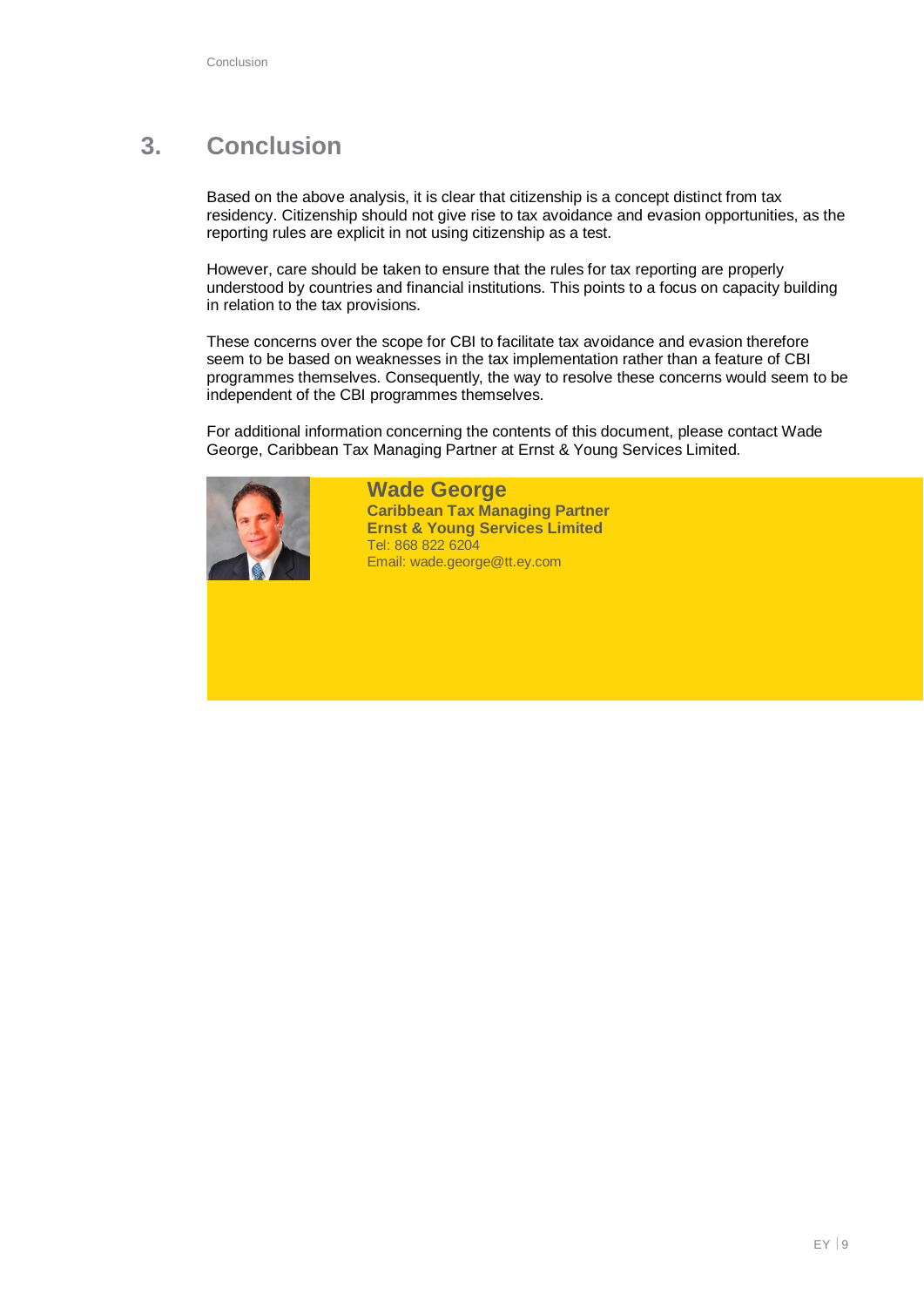# **Appendix A: Determining tax residency in different jurisdictions**

This section will look at countries with CBI programmes and set out the specific rules for determining tax residency across these countries, namely:

- ► Cyprus and Malta in Europe
- Dominica, Saint Kitts and Nevis, and Saint Lucia in the Caribbean

### **A.1 Tax residency regimes in Europe**

#### **Cyprus**

#### **Tax residency rules**

Under Cyprus Income Tax Law (ITL), the definition of resident of Cyprus, when applied to an individual, means an individual who stays in Cyprus for a period or periods exceeding in aggregate 183 days in any calendar year. In addition, as of 1 January 2017, the definition of a tax resident also includes an individual who does not stay in any other state for one or more periods exceeding in aggregate 183 days in the same tax year and who is not considered a resident for tax purposes in any other state in the same tax year, provided that the individual cumulatively meets the following criteria:

- Stays in the Cyprus for a period or periods totalling at least 60 days in the year of assessment
- Exercises any business in Cyprus and/or is employed in Cyprus and/or holds an office for a person tax resident in Cyprus at any time during the year of assessment
- Maintains a permanent residence in Cyprus which is owned or rented by him/her

It is further provided that an individual (who cumulatively fulfils the aforementioned conditions), is not considered a resident for tax purposes in Cyprus in the tax year, if during the said tax year, the exercise of any business in Cyprus and/or the employment in Cyprus and/or the holding of an office for a person tax resident in Cyprus is terminated.

The Special Contribution to the Defence Fund (SDC) is a tax payable by Cypriot tax residents who have a domicile of origin or domicile of choice in Cyprus. SDC rates vary from 3% (on 75% of rental income from immovable property), to 30% (on interest income not arising in the ordinary course of the business nor closely connected thereto i.e. passive interest income), to 17% (on dividend income). Other types of income such as business profits and capital gains are outside the scope of SDC.

In the case a person is also a tax resident of Cyprus, tax is charged on their worldwide income accruing or arising from sources both within and outside Cyprus. Individuals who are not tax residents of Cyprus are taxed on income accrued or derived from sources in Cyprus.

#### **Domicile status**

An individual is considered to be domiciled in Cyprus for SDC purposes, if such an individual has a domicile of origin or domicile of choice in Cyprus. The term "domicile of origin" is defined in the Wills and Succession Law as the domicile that has been obtained or maintained by person due to their own acts and follows the following criteria:

- In case a legitimate child was born during his/her father's life, the child's domicile of origin is the domicile of the father during the child's year of birth.
- In case of an illegitimate child or a child that was born after the death of his/her father, the child's domicile of origin is the domicile of the mother during the child's year of birth.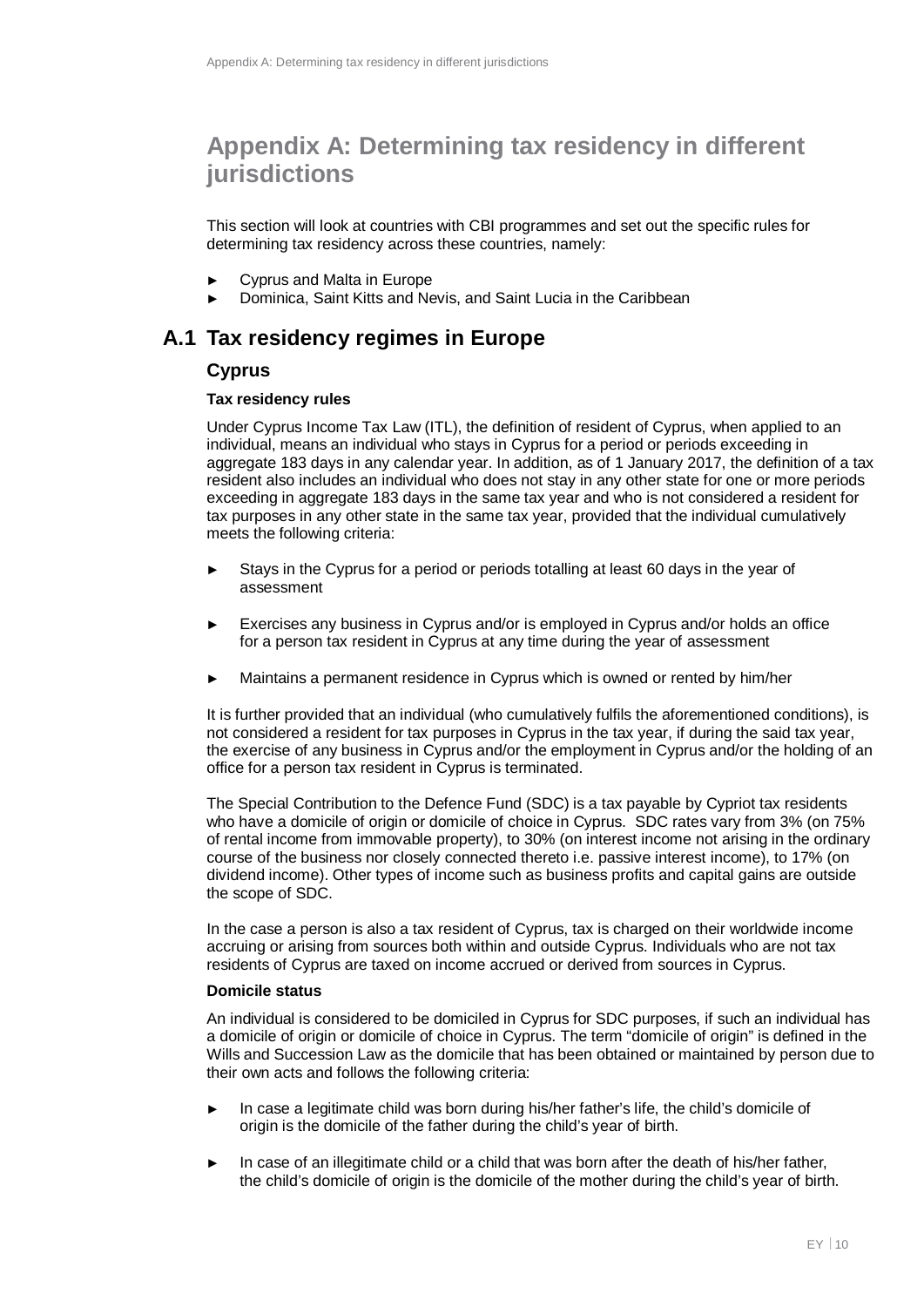#### **Non-domicile status**

An individual who is not domiciled in Cyprus, regardless of their residency, is not subject to SDC. The following criteria is used to determine if an individual is exempt from SDC:

- An individual who has obtained and maintained a domicile of choice outside Cyprus in accordance with the Wills and Succession Law, provided that such an individual has not been a tax resident of Cyprus, as this is defined in the Cypriot Income Tax Law, for any period of 20 consecutive years preceding the tax year.
- An individual who has not been a tax resident of Cyprus, as this is defined in the Cypriot Income Tax Law, for a period of 20 consecutive years, prior to 16 July 2015 (prior to 2015 tax year).
- Notwithstanding the above, an individual who has been a tax resident of Cyprus for at least 17 years out of the last 20 years prior to the relevant tax year is deemed to have their domicile in Cyprus.

#### **Administrative issues**

The tax residency status should be assessed each year based on the number of days spent in Cyprus in every particular year and (if the 60 days rule is used) whether the other criteria are met. For the purpose of calculating the days of residence in Cyprus, the day of departure from Cyprus is considered to be a day out of Cyprus, the day of arrival into Cyprus is considered to be a day in Cyprus, the arrival in Cyprus and departure from Cyprus on the same day is considered to be a day in Cyprus, and the departure from Cyprus and return to Cyprus on the same day is considered to be a day out of Cyprus.

An individual seeking tax residency must proceed with registration as a Cypriot resident by filing an application to the Migration Department and then apply for registration with the Cyprus Tax Department, in order to obtain its unique tax identification code (TIC). It is possible to apply for a tax residency certificate even during the first tax year of becoming a tax resident in Cyprus.

An individual is also required to file a Declaration of Individual for exemption from as a nondomiciled (Form T.D 38) together with copies of documents confirming that the domicile of origin of his/her father was outside Cyprus at the moment of birth of the individual.

#### **The role of citizenship for tax residency purposes**

Citizenship does not determine tax residency in Cyprus. Tax residency is purely based on number of days spent in Cyprus per calendar year (in conjunction with some other criteria, as described above).

#### **Malta**

#### **Tax residency rules**

In terms of article 4 of the Income Tax Act, Cap. 123 of the Laws of Malta (hereinafter Income Tax Act), Malta asserts its jurisdiction to tax on the basis of source, ordinary residence and domicile.

The term "ordinary residence," being a term borrowed from British income tax rules, is not defined in the Income Tax Act and as such Maltese adjudicating authorities tend to follow British case law to define the term, especially in view of the interpretative rules contained in the Income Tax Acts itself.<sup>21</sup> Ordinary residence is generally understood to mean residence that is normally part of a person's everyday life and is contrasted with occasional and

<sup>21</sup> Article 2(2) of the Income Tax Act, Cap. 123 of the Laws of Malta provides that, *"Words and expressions used in this Act which are not known to the law of Malta but are known to the English law, shall, so far as may be necessary to give effect to this Act and consistently with the provisions thereof, have the meaning assigned to them in the English Law and be construed accordingly."*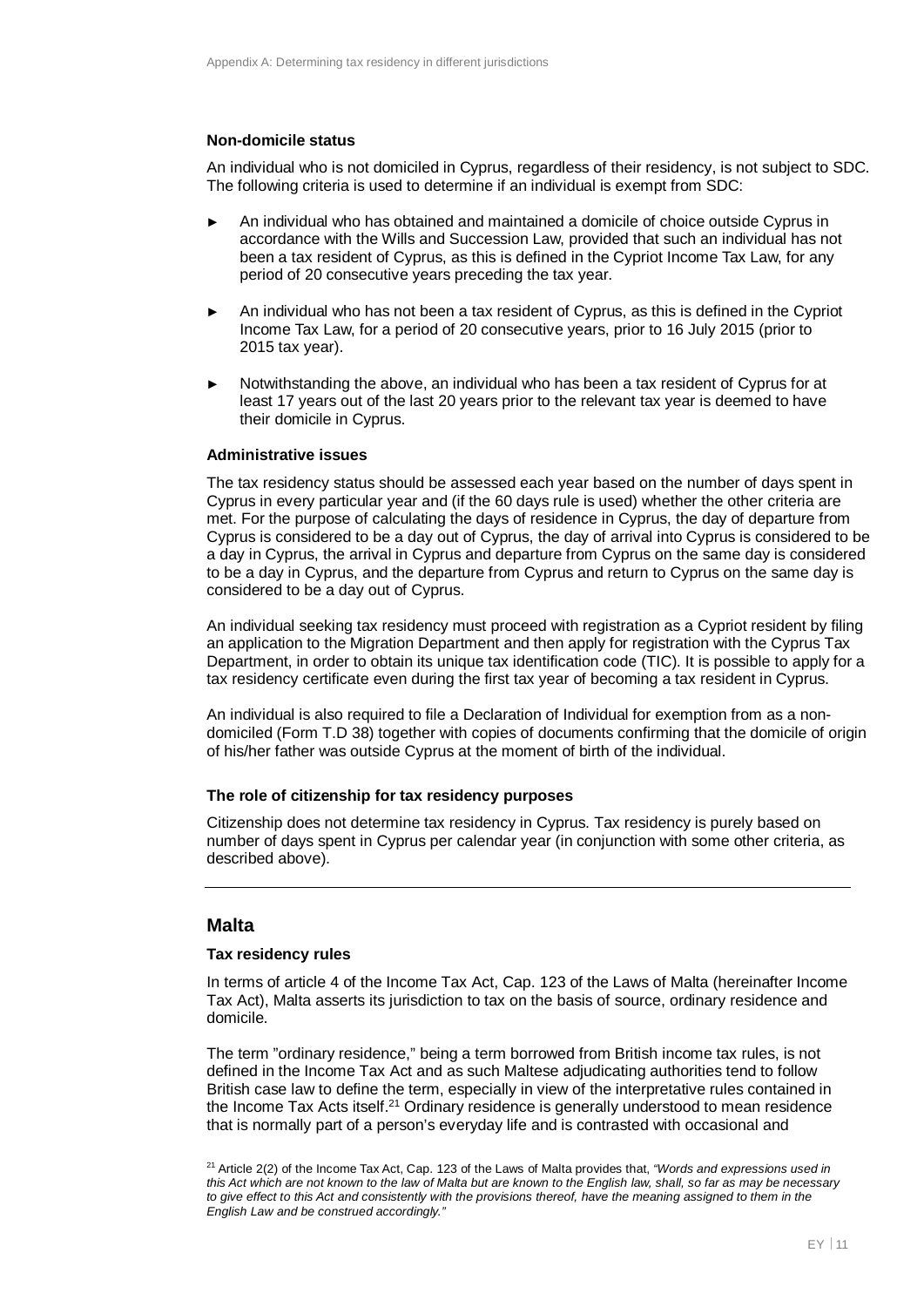temporary residence. The constitutive elements of ordinary residence have been held to consist of the following:

- A regular physical presence in a country, residence that is part of the regular order of a person's life
- Residence with a degree of continuity
- Residence taken up voluntarily

The use of the term "ordinary residence" as a taxing nexus applies solely in a domestic context. Double tax agreements that Malta has entered into with other jurisdictions refer to the notion of "residence" as a taxing nexus and therefore it is useful to consider the interpretation of this term too. In terms of the Income Tax Act, a resident is:

*"An individual who resides in Malta except for such temporary absences as to the Commissioner may seem reasonable and not inconsistent with the claim of such individual to be resident in Malta."* <sup>22</sup>

This definition of residence is somewhat of a subjective definition in that it leaves ample room for interpretation and provides the Commissioner for Revenue with discretion as to what residence actually entails.

The Commissioner for Revenue and adjudicating authorities tend to treat as a resident of Malta whoever is physically present in Malta, in the aggregate, for a number of days equivalent to six months or more in a tax year (the "183-day" or "physical presence" test). This 183-day rule was drawn by analogy from another article in the Income Tax Act that defines "temporary residents," that is, persons who are not liable to tax in Malta on any basis other than source, as:

*"Any person who is in Malta for some temporary purpose only and not with any intent to establish his residence therein and who has not actually resided in Malta at one or more times for a period equal in the whole to six months in the year preceding the year of assessment."* <sup>23</sup>

The definition of temporary residents also points to another attribute of tax residence, being the intention to establish residence in Malta. Determining the intention of an individual is a subjective exercise and as such, the Commissioner for Revenue and Maltese Courts also tend to seek to establish whether an individual is a tax resident of Malta by applying a "facts and circumstances" test. A facts and circumstances test entails analysing the individual's life circumstances, patterns and intentions to determine whether the individual's links with Malta represent a regular physical presence of the individual in Malta, that is, residence that is part of the regular order of the individual's life. Given that the concept of ordinary residence, as explained above, entails regular physical presence in a country, the facts and circumstances test is also considered as indicative of ordinary residence.

In accordance with guidance published on the OECD's Automatic Exchange Portal for the purposes of identifying the criteria for individuals to be considered as tax resident in Malta in terms of article  $2(1)$  of the Income Tax Act,<sup>24</sup> the following factors are usually taken into account to determine residency of individuals:

- ► Place of abode
- ► Physical presence (i.e., spending more than 183 days in Malta)
- ► Regularity and frequency of visits
- ► Intention to reside in Malta
- ► Ties of birth
- Ties of family
- **Business ties**

<sup>&</sup>lt;sup>22</sup> Article 2(1), Income Tax Act, Cap. 123 of the Laws of Malta

<sup>&</sup>lt;sup>23</sup> Article 13, Income Tax Act, Cap. 123 of the Laws of Malta

<sup>&</sup>lt;sup>24</sup> Malta: Information on Residency for tax purposes, available on: https://www.oecd.org/tax/automatic-exchange/crsimplementation-and-assistance/tax-residency/Malta-Residency.pdf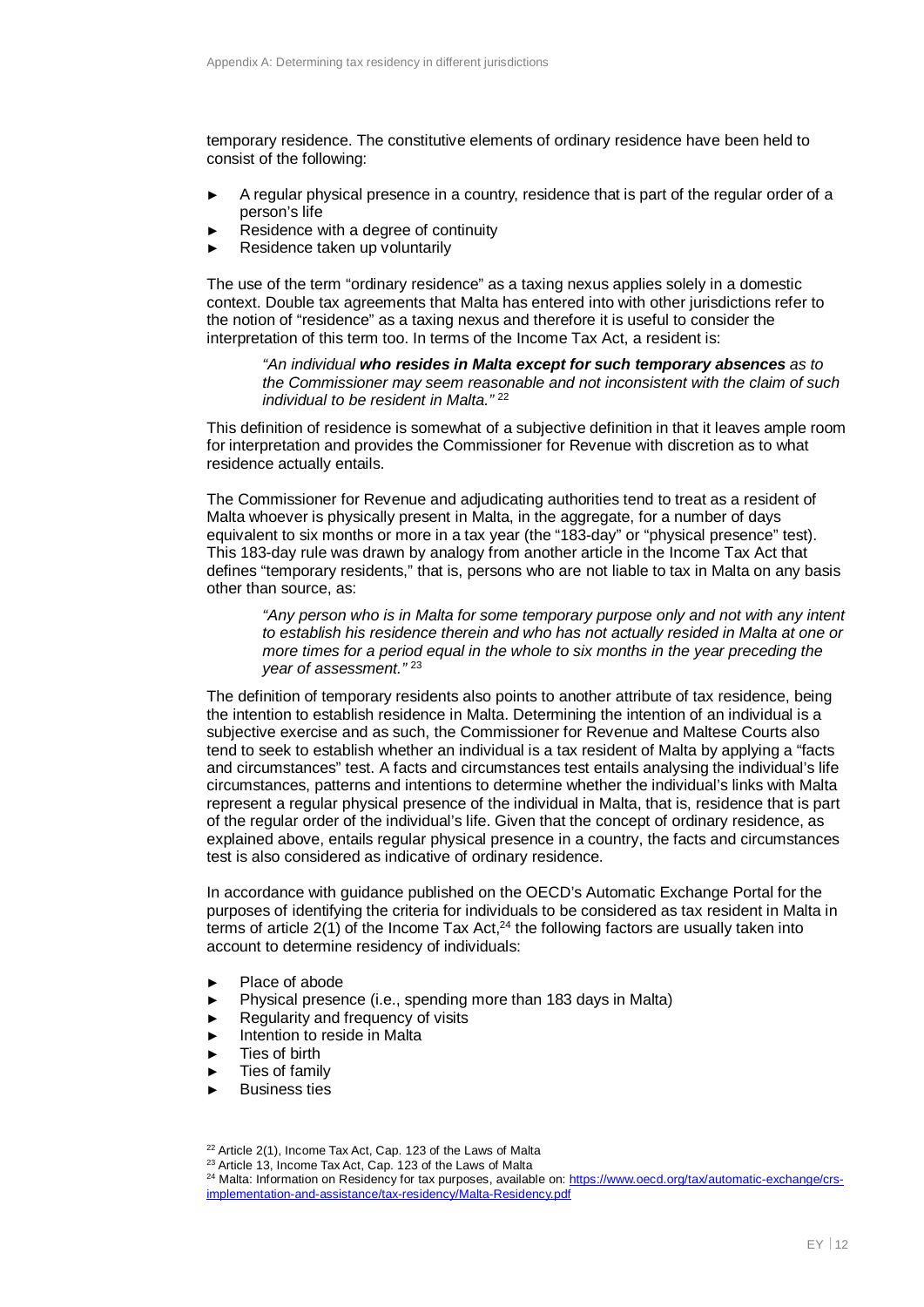#### **The role of citizenship for tax residency purposes**

A press release issued by the Ministry of Finance in October 2018 $^{25}$  seeks to clarify that citizenship is not a determinant of tax residence. It also clarifies that beneficiaries of Malta's Individual Investor Programme and the Malta Residence and Visa Programme (Malta's citizenship by investment and residence by investment programmes) are not automatically considered as tax resident in Malta by virtue of them being beneficiaries of any of these Programmes, but they should nonetheless satisfy the physical presence test and/or the facts and circumstances test to be considered as tax residents of Malta for the purposes of the Income Tax Act. In fact, the press release provides the following:

*"The determination of residence for tax purposes is a facts-based exercise; under the Maltese Income Tax Act, an individual would be considered resident for tax purposes in Malta depending on that person's physical presence in Malta. Furthermore, an individual would become liable to taxation in Malta once such an individual becomes resident in Malta for tax purposes and is not given any beneficial tax treatment purely on the basis of qualification under [the Individual Investor Programme or the Malta Residence and Visa Programme]."*

### **A.2 Tax residency regimes in the Caribbean**

Dominica, Saint Kitts and Nevis, and Saint Lucia are all Commonwealth jurisdictions. Consequently, they each follow established common law jurisprudence, particularly that established by the United Kingdom.

Within the legal framework of tax legislation of the territories, the overriding determinants of tax residence are the terms "resident" and "ordinarily resident," which is only partially defined in the respective legislation. Over the years, there has been significant judicial consideration to these terms, in attempt to ascribe definitions to the terms, even in the context of the more complicated factual situations.

While the Courts have ultimately determined that the treatment in each case is a question of fact and extent, a number of general guidelines has been generated that are treated as a true representation of the scope of tax residence.

- **Resident.** The following factors have generally considered to be determinative in assessing tax residence:
	- ► The place where an individual dwells permanently, or for a considerable time, or where an individual has his settled or usual place of abode.
	- ► Physical presence in a location would not typically amount to residence where the person's presence is no more than a stop-gap measure.
	- Determinants of residence in a particular jurisdiction could include the amount of time a person spends in that jurisdiction, the nature of his presence there and his connection with the jurisdiction.
	- Residence connotes a degree of permanence and expected continuity.
	- Short but regular periods of physical presence in a jurisdiction may amount to residence, especially where presence stems from a continuous obligation, such as business obligations.
	- An individual may have a status of dual residence.
- **Ordinarily resident.** This term has been given a wider interpretation and includes: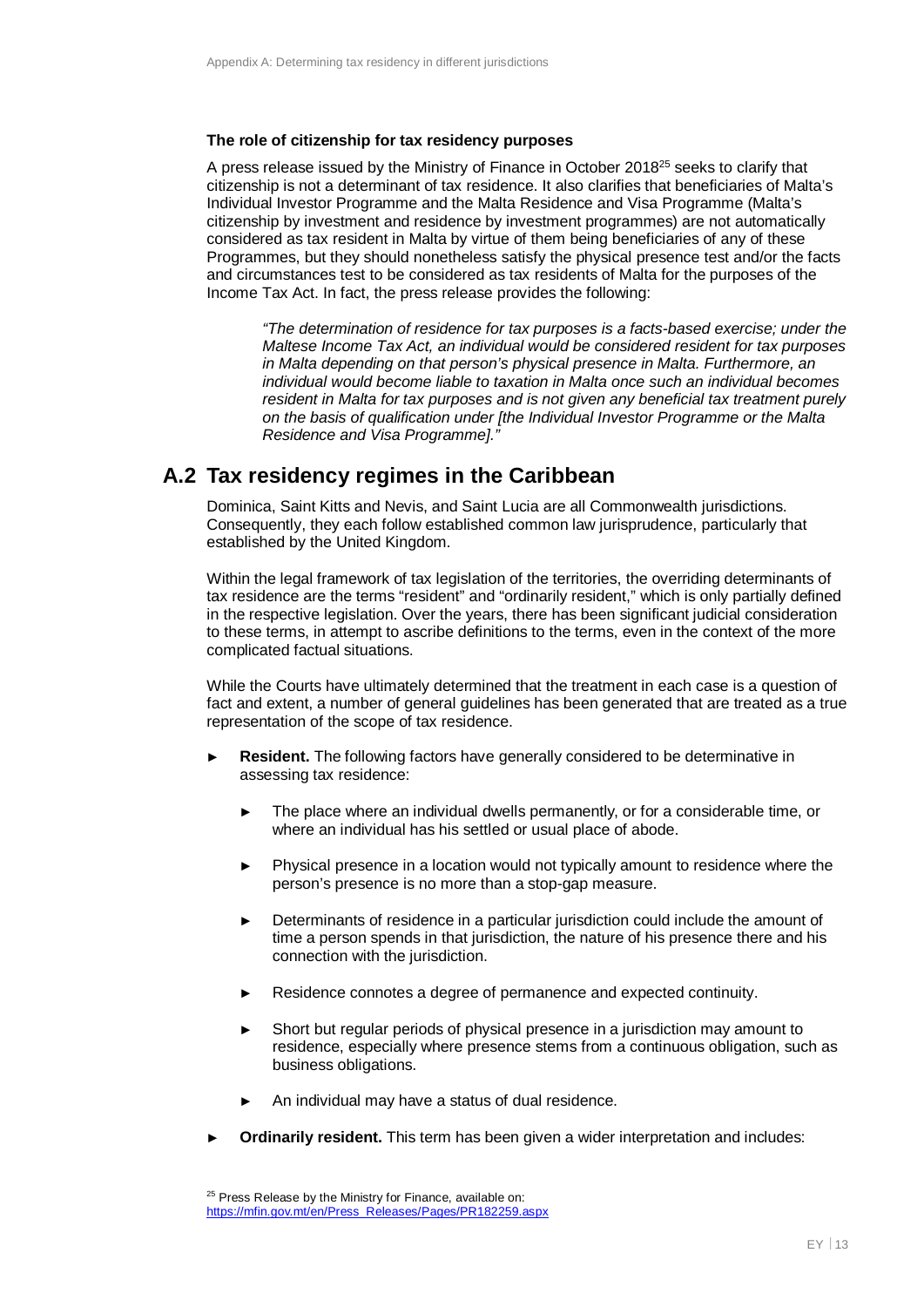- ► A person's abode in a particular jurisdiction, which he has adopted voluntarily and for settled purposes as part of the regular order of his life, whether of short or long duration.
- An individual may be ordinarily resident in more than one country at the same time.
- Within the purview of ordinary residence, the voluntary adoption of residence for a settled purpose may be dictated by business or working requirements.
- ► Where a person has had a single place of abode for an enduring period of time, the status of ordinary residence is unlikely to cease unless it can be demonstrated that there has been definite break in the pattern of that person's life.

#### **The role of citizenship for tax residency purposes**

In this regard, a wide interpretation has been given to the concept of tax residence of individuals under fiscal legislation within the Caribbean and the wider Commonwealth jurisdictions. Whilst it may be common for a person to be a citizen (whether by birth or naturalisation) of the same jurisdiction in which he is resident, it is clear that citizenship is not an overriding determinant of residence, particularly since there have been numerous cases in which citizens of a jurisdiction have been deemed non-residents of the same jurisdictions by the Courts.

The next subsection will cover the legislative tests of tax residence of individuals under each of jurisdictions under review.

### **Dominica**

#### **Tax residency rules**

Individuals tax resident in Dominica are liable to tax on a worldwide basis. The test of tax residence of an individual largely codifies the aforementioned jurisprudence on tax residence of individuals. Namely, a tax resident is defined to include:

- A person whose permanent place of abode is Dominica and he/she is physically present in Dominica for at least some part of the year of income. A person that has his/her permanent place of abode in Dominica, but is not present in Dominica throughout an entire year of income may be deemed non-resident where the Comptroller of Inland Revenue is satisfied that the person in question was absent for a full year of income by reason of education, medical treatment or for some other reasonable purpose.
- ► A person who spends not less than 183 days in Dominica during a year of income.
- ► A person only spends some period of time in Dominica during a year of income, but spends a continuous period of not less than 183 days in Dominica between income years. This applies to both preceding and successive income years. For example, a person who would spend only the first 30 days of an income year in Dominica, but spent at least the final 153 days of the immediately prior income year in Dominica would be deemed to be tax resident in Dominica. Similarly, a person who is only physically present in Dominica for the final 30 days of an income year, but spends at least the first 153 days in Dominica for the immediately following income year will be deemed a tax resident of Dominica.

Additionally, the tax legislation of Dominica specifies that where individuals tax resident in Dominica, but not ordinarily resident therein, generate foreign source income, such income shall not be liable to tax to the extent that the income is not received in Dominica.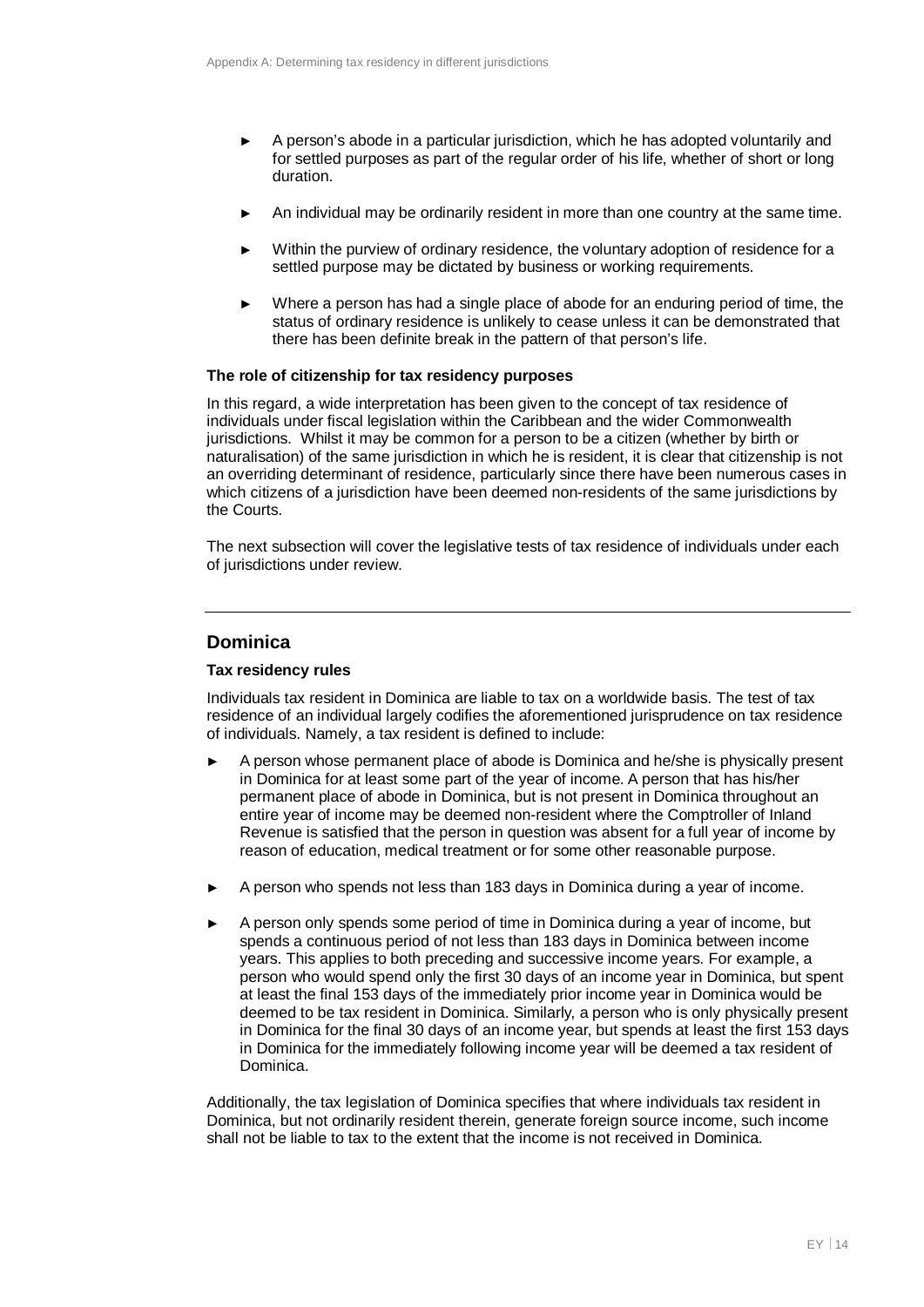A person is deemed under the Dominica legislation to be ordinarily resident in Dominica where that person has his/her permanent place of abode in Dominica and is physically present in Dominica for at least some part of the year of income.

While the tax legislation of Dominica certainly does prescribe a definition of residence for individuals, that definition is ultimately subject to certain caveats:

- The legislative tests of tax residence are ultimately derived from international jurisprudence and are drafted in a very broad manner. As such, they should be interpreted in line with the broader context of established common law principles.
- The definitions ascribed to tax residence, or ordinary residence as the case may be, do not preclude common law principles of tax residence being applied. Consequently, an individual may still fall within or outside of the scope of a resident or an ordinary resident based upon common law precedent.

Ultimately, the Dominica legislation codifies and even expands upon common law principles of tax residence of an individual, but only to an extent. It has generally been established both by the Courts and tax authorities around the world that it is extremely difficult to create a uniform test, which establishes when an individual will be deemed tax resident in a country, recognising that each scenario should be dealt with on a case-by-case basis. Consequently, the interpretation of the residence provisions, except where the facts of a particular case dictate otherwise, necessitate that reference is made to the established jurisprudence to determine whether an individual will be deemed resident or ordinarily resident in Dominica.

### **Saint Kitts and Nevis**

#### **Tax residency rules**

It is crucial to establish that Saint Kitts and Nevis abolished personal income taxes on individuals in 1980.<sup>26</sup> Nonetheless, references to residence and ordinary residence were retained within the scope of the legislation.

Prior to the abolishment of personal income taxes, individuals that were tax resident in Saint Kitts and Nevis were deemed liable to tax on worldwide basis. To the extent that an individual was not ordinarily resident in Saint Kitts and Nevis, he would liable to tax on his/her Saint Kitts and Nevis source income and also on his foreign source income where it was received in Saint Kitts and Nevis.

Domestic tax law of Saint Kitts and Nevis does not contain a specific and prescribed definition of residence. Rather, it is achieved through the distinguishing a resident from a temporary resident. Specifically, the legislation defines a temporary resident as including a person:

- Only in Saint Kitts and Nevis for a temporary purpose only.
- Who is not in Saint Kitts and Nevis with the purpose of establishing his/her residence therein.
- Who has not resided within Saint Kitts and Nevis for a period greater than or equal to six months during a year of income.

As with other jurisdictions within the Caribbean that deploy a similar legislative approach to residence, tax residence is generally guided by whether an individual has spent at least six months in an income year in Saint Kitts and Nevis and also whether the generally perceived permanent home or residence of an individual is in Saint Kitts and Nevis. In relation to this latter point, the legislation further identifies that where a resident of Saint Kitts and Nevis

<sup>26</sup> Source: https://www.sknird.com/IncomeTax-Page.aspx?PageID=137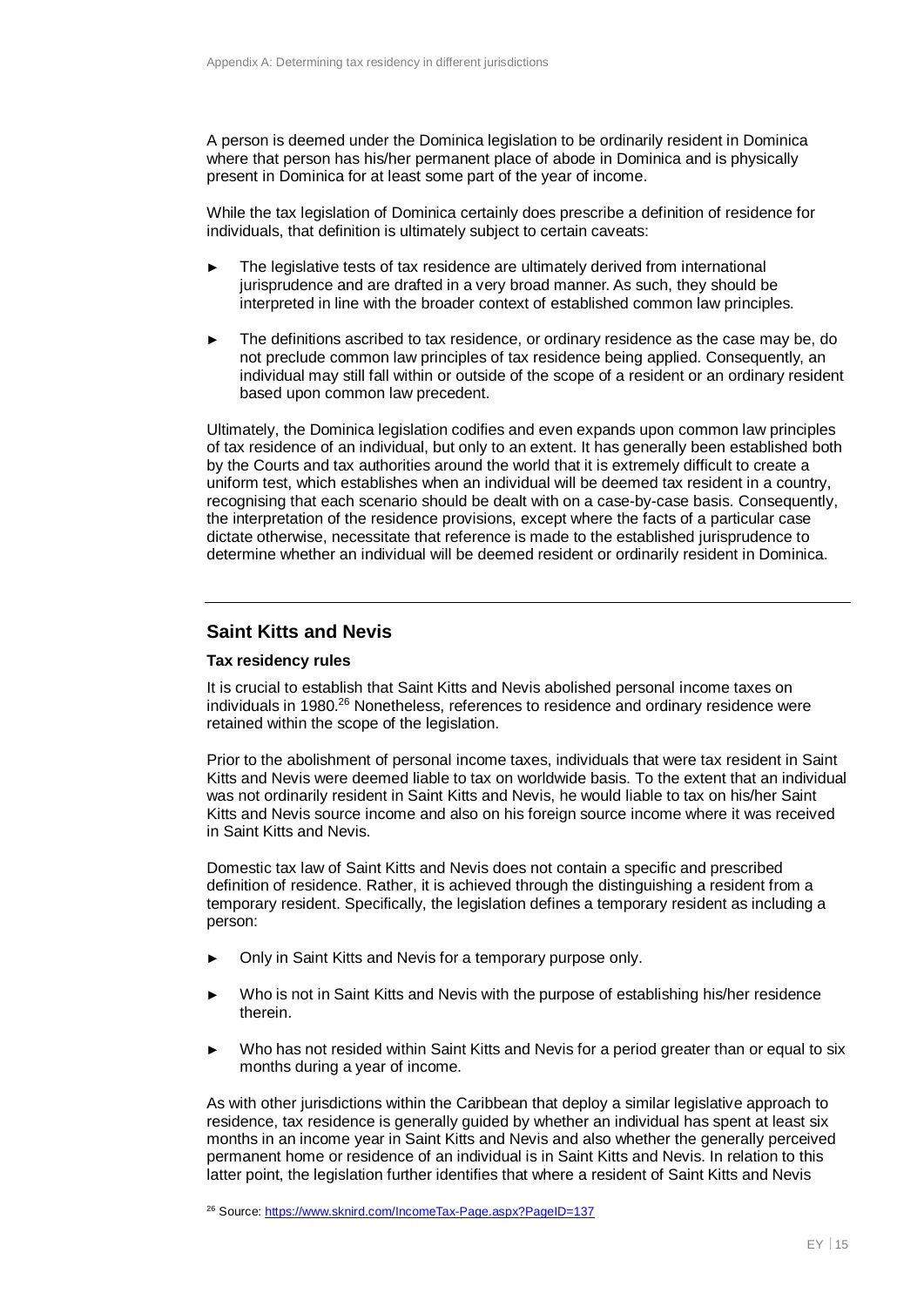(whose home is in Saint Kitts and Nevis) exercises a trade, profession or vocation partly in Saint Kitts and Nevis and partly elsewhere during a year of income, all of the income will be deemed to have arisen in Saint Kitts and Nevis.

The Saint Kitts and Nevis tax legislation does not, however, contain a definition of what constitutes an individual being ordinarily resident in Saint Kitts and Nevis.

Ultimately, the definitions of tax residence and ordinary residence in Saint Kitts and Nevis are limited. In the absence of using practical time threshold tests, much would naturally be left to common law jurisprudence on what constitutes tax residence, as has been established earlier.

#### **Saint Lucia**

#### **Tax residency rules**

The tests of tax residence in Saint Lucia are the equivalent of those in Dominica. Individuals tax resident in Saint Lucia are liable to tax on a worldwide basis. The test of tax residence of an individual largely codifies the aforementioned jurisprudence on tax residence of individuals. Namely, a tax resident is defined to include:

- ► A person whose permanent place of abode is Saint Lucia and he is physically present in Saint Lucia for at least some part of the year of income. A person that has his permanent place of abode in Saint Lucia, but is not present in Saint Lucia throughout an entire year of income may be deemed non-resident where the Comptroller of Inland Revenue is satisfied that the person in question was absent for a full year of income by reason of education, medical treatment or for some other reasonable purpose.
- A person who spends not less than 183 days in Saint Lucia during a year of income.
- A person only spends some period of time in Saint Lucia during a year of income, but spends a continuous period of not less than 183 days in Saint Lucia between income years. This applies to both preceding and successive income years. For example, a person who would spend only the first 30 days of an income year in Saint Lucia, but spent at least the final 153 days of the immediately prior income year in Saint Lucia would be deemed to be a tax resident in Saint Lucia. Similarly, a person who is only physically present in Saint Lucia for the final 30 days of an income year, but spends at least the first 153 days in Saint Lucia for the immediately following income year will be deemed a tax resident of Saint Lucia.

Additionally, the tax legislation of Saint Lucia specifies that where individuals tax resident in Saint Lucia, but not ordinarily resident therein, generate foreign source income, such income shall not be liable to tax to the extent that the income is not received in Saint Lucia.

A person is deemed under the Saint Lucia legislation to be ordinarily resident in Saint Lucia where that person has his/her permanent place of abode in Saint Lucia and is physically present in Saint Lucia for at least some part of the year of income.

While the tax legislation of Saint Lucia certainly does prescribe a definition of residence for individuals, that definition is ultimately subject to certain caveats:

- The legislative tests of tax residence are ultimately derived from international jurisprudence and are drafted in a very broad manner. As such, they should be interpreted in line with the broader context of established common law principles.
- The definitions ascribed to tax residence, or ordinary residence as the case may be, do not preclude common law principles of tax residence being applied. Consequently, an individual may still fall within or outside of the scope of a resident or an ordinary resident based upon common law precedent.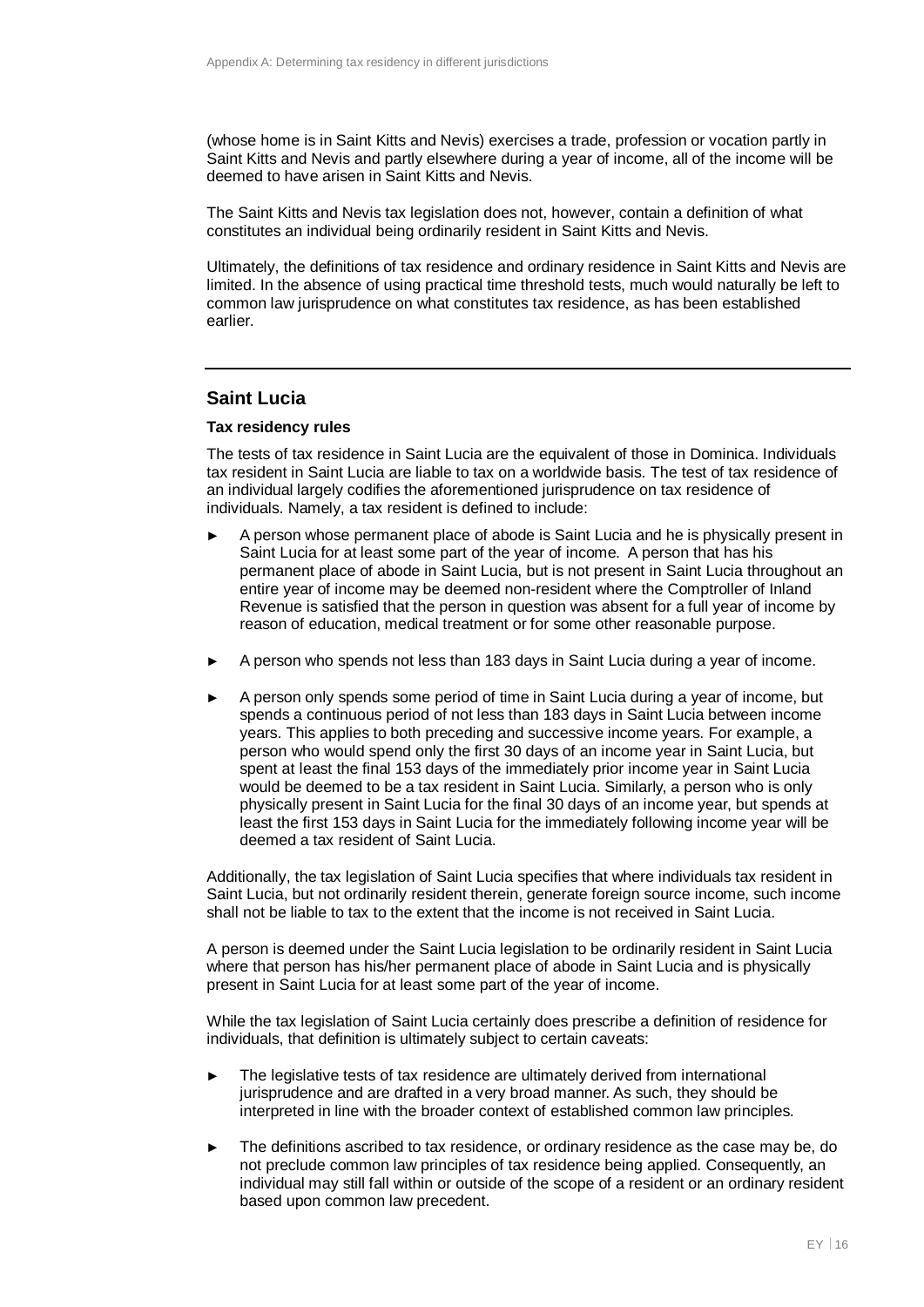Ultimately, the Saint Lucia legislation codifies and even expands upon common law principles of tax residence of an individual, but only to an extent. It has generally been established both by the Courts and tax authorities around the world that it is extremely difficult to create a uniform test, which establishes when an individual will be deemed tax resident in a country, that each scenario should be dealt with on a case-by-case basis. Consequently, the interpretation of the residence provisions, except where the facts of a particular case dictate otherwise, necessitate that reference is made to the established jurisprudence to determine whether an individual will be deemed resident or ordinarily resident in Saint Lucia.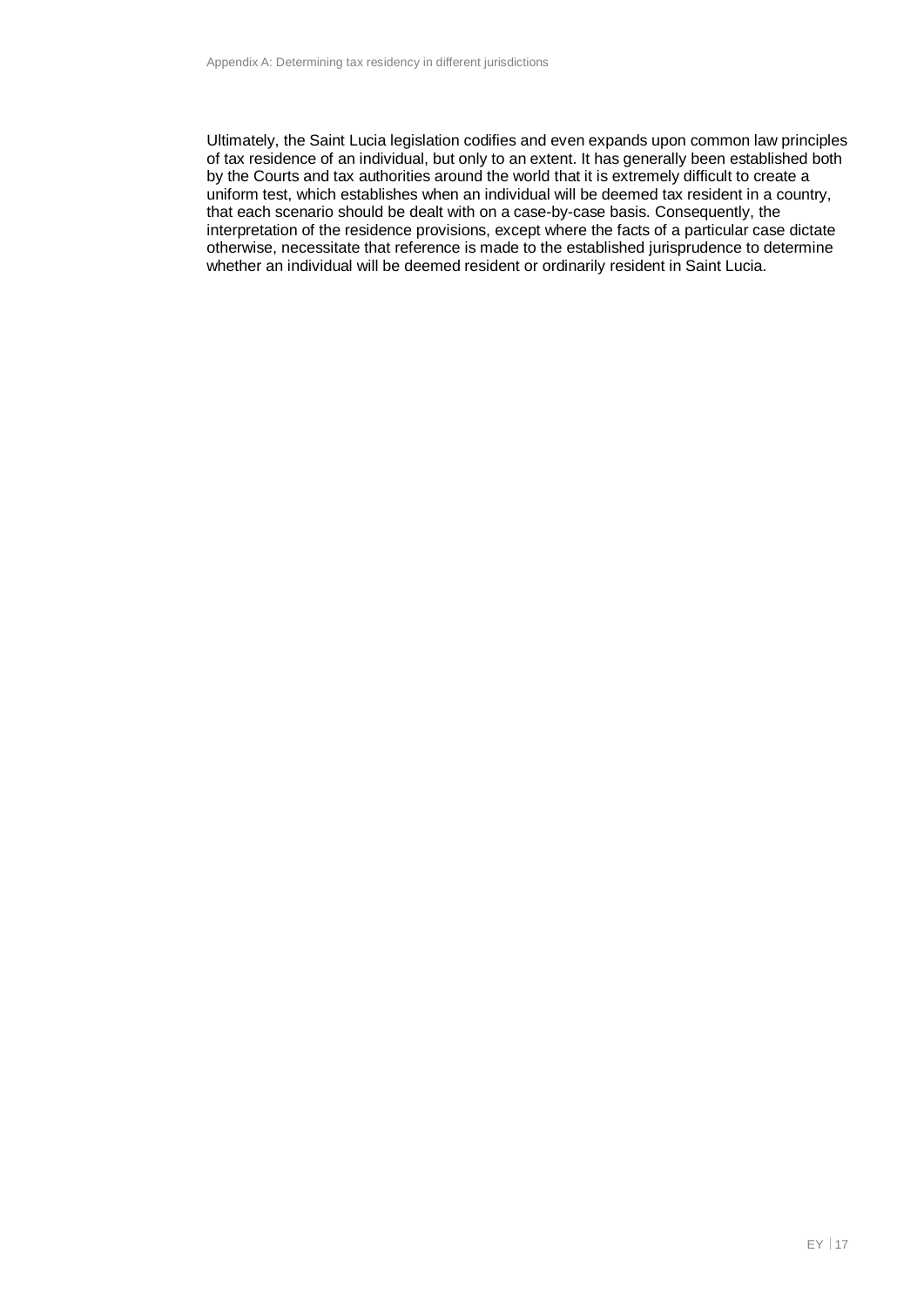# **Appendix B: Tax residency in the United States of America**

From a United States tax perspective, US. residents are subjected to tax on their worldwide income, regardless of the origin location. An individual can become a U.S. tax resident in a number of ways:

- ► **Citizenship**: By virtue of holding US citizenship, an individual is automatically considered a US tax resident. Whether an individual is born a US citizen or acquires US citizenship later in life, at the point citizenship is awarded, that individual will continue to be a US tax resident in perpetuity or until their citizenship is relinquished. Please note, there are additional considerations with relinquishing citizenship that are not discussed herein.
- **Resident Alien** under IRC Section 7701(b)(1)(A):
	- ► **Green Card Holder**: Should an individual be granted a Green Card, he/she assumes the role of a US tax resident for as long the Green Card is held. Their status as a US tax resident will commence at the earlier of their meeting of the Substantial Presence Test (SPT), as discussed later, or on the first day in the calendar year the individual is present in the US as a lawful permanent resident (i.e., Green Card Holder).
	- ► **Substantial Presence Test (SPT)**: An individual meets the substantial presence test for any calendar year in which he/she is physically present in the US on at least 31 days and the sum of the number of days on which such individual was present in the US during the current year and the 2 preceding calendar years (when multiplied by the applicable multiplier determined under the following table) equals or exceeds 183 days:
		- o 100% of days present in current year
		- o 1/3 of days present in the previous year
		- o 1/6 of the days present in the second year before the current year

If an individual does not meet any of the above criteria, and does not make an election to be treated as a Resident Alien under IRC Section 7701(b)(4), they would be considered a US Non-resident Alien for tax purposes. US Non-resident Aliens are subject to US taxes on their US sourced income only.

Furthermore, it is important to note that bilateral income tax treaties may override US domestic law. As such, an individual may be considered a US tax resident under SPT and still claim a non-resident position by means of an income tax treaty if very specific criteria are met (e.g., residency and closer ties to other country). This is a less common position requiring a very specific analysis and must be considered on a case-by-case basis. It is important to note that while the US does not impose a territorial-based system of taxation on Individuals, there are ways a US citizen or Green Card Holder living and working outside of the US can minimize the impact of double taxation.

#### ► **Foreign Tax Credit or deduction:**

The Foreign Tax Credit (FTC) allows an individual to receive a credit for taxes they pay in a foreign jurisdiction on income taxed in the US and that location, up to the amount of US taxes imposed on that income. The FTC can be claimed on a Paid or Accrued basis. The Paid basis considers the actual foreign taxes an individual has paid during the US tax year, while the Accrued basis considers the foreign tax liability assessed during the year. In the event that the foreign location operates on a different fiscal year than the US, the tax liability is considered from the foreign tax year ending within the US year